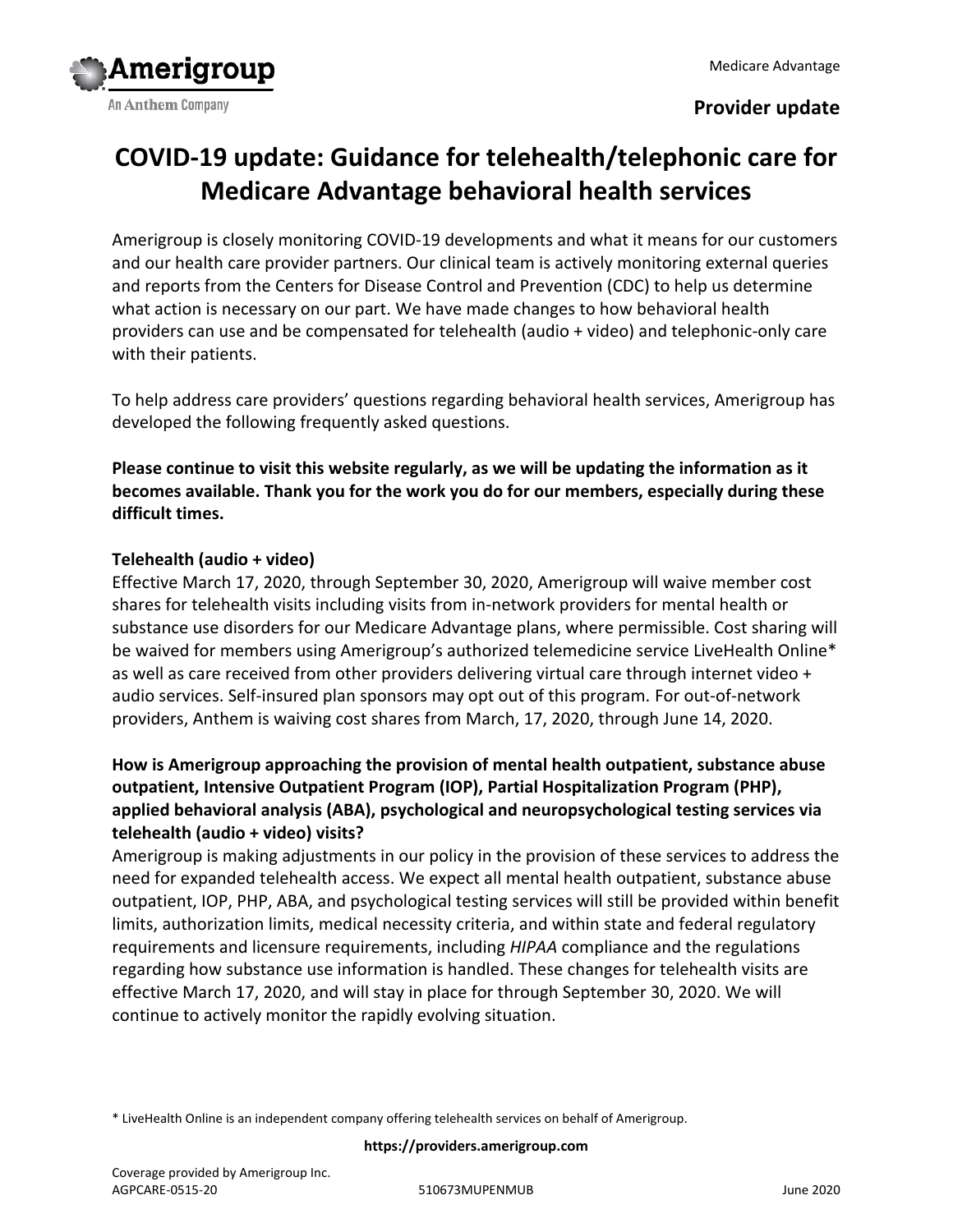#### **What codes would be appropriate to consider for IOP and PHP services using telehealth (audio + video)?**

Amerigroup would recognize IOP and PHP services that are rendered via telehealth with a revenue code (905, 906, 912, 913), plus CPT codes for specific behavioral health services.

# **Are there any recommendations around the delivery of PHP level of care using telehealth (audio+ video)?**

- PHP programs should continue to deliver the same level of service and clinical value using telehealth.
- Telehealth refers to use of audio + video, not solely telephonic (audio only). Telephonic-only interactions are not appropriate for PHP level of care.
- Expectation of telehealth PHP services being delivered includes but is not limited to:
	- $\circ$  Maintain daily psychiatric management and active treatment comparable to that provided in an inpatient setting.
	- $\circ$  Ensure full day telehealth PHP program is delivered in the same way as an in-person, face-to-face PHP program including therapeutically intensive acute treatment within a therapeutic milieu including individual and group therapy.
	- o Routine discharge processes are followed including scheduling after-care appointments no more than **seven** days from a member's discharge from PHP and ensuring that members discharged on medication receive at least **one** psychiatric medication monitoring appointment no more than **14** days after discharge.
	- $\circ$  Group therapy takes place at the same levels as delivered in PHP face-to-face program.
	- $\circ$  Group therapy size should be the same as when PHP program is delivered in person, face-to-face.
	- $\circ$  Clinical assessment of the member takes place once daily.
	- $\circ$  Educational and activity therapies are included as indicated on the treatment plan.
	- $\circ$  Treatment planning and progress notes documentation of services delivered.
	- o Documentation that services were provided via telehealth (audio +video).
	- o Protocols in place to address risk behavior and decompensation.
	- o Process in place to respond to crisis for members.
	- $\circ$  Consent and privacy controls are put in place when patients are participating in group telehealth (audio+ video) sessions.
	- $\circ$  Protocols in place to address risk behavior and decompensation in the patient's home.
- **Utilization management process for PHP**:
	- $\circ$  Providers are expected to follow any required prior authorization and concurrent review process for the PHP authorization process.

# **Are there any recommendations around the delivery of intensive IOP level of care using telehealth (audio+ video)?**

 IOP programs should continue to deliver the same level of service and clinical value using telehealth.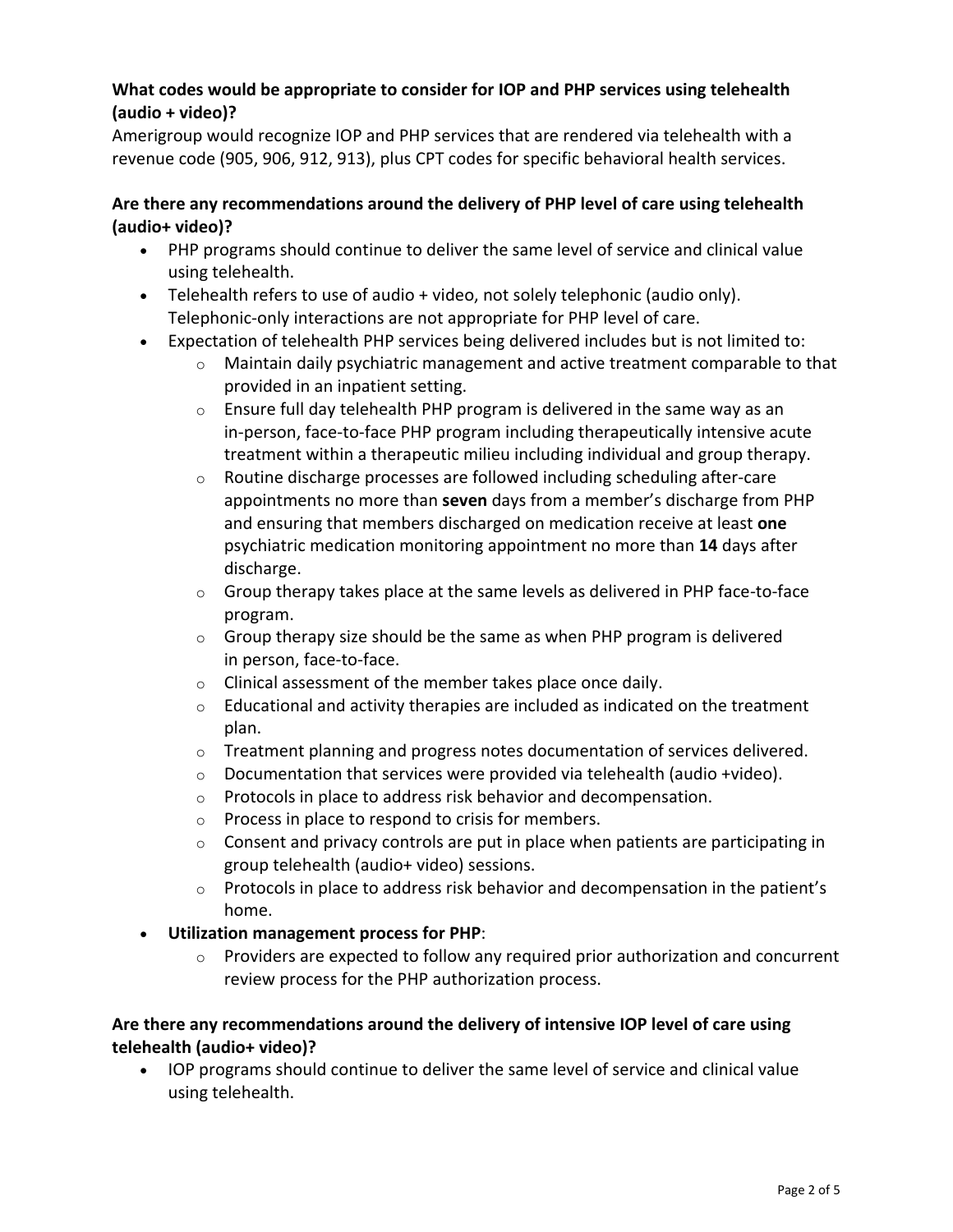- Telehealth refers to use of audio +video, not solely telephonic. Telephonic-only interactions are not appropriate for IOP level of care.
- Expectation of telehealth IOP services being delivered includes but is not limited to:
	- $\circ$  Maintain timely admittance to the program within one business day of evaluation, along with timely completion of initial treatment plan and discharge plan.
	- $\circ$  Ensure telehealth psychiatric management is comparable to face-to-face IOP care.
	- o Routine discharge processes are followed including scheduling after-care appointments no more than **seven** days from a member's discharge from IOP and ensuring that members discharged on medication receive at least one psychiatric medication monitoring appointment no more than **14** days after discharge.
	- $\circ$  Ensure access to multidisciplinary treatment team (for example, clinical master's degree staff, RN, psychiatrist).
	- $\circ$  Continue to provide daily management and active treatment.
	- o Maintain a written schedule of program activities.
	- $\circ$  Treatment planning and progress notes documentation of services delivered.
	- $\circ$  Documentation that services were provided via telehealth (audio +video).
	- o Protocols in place to address risk behavior and decompensation.
	- o Process in place to respond to crisis for members.
	- $\circ$  Consent and privacy controls are put in place when patients are participating in group telehealth (audio + video) sessions.
- **Utilization management process for IOP**:
	- o Providers are expected to follow any required prior authorization and concurrent review process for the IOP authorization process.

# **What codes would be appropriate to consider for mental health and substance abuse outpatient services using telehealth (audio + video)?**

Amerigroup would recognize psychiatric diagnostic evaluation (90791-90792), psychotherapy (90832-90838, 90839-90840, 90845-90847), and medication management (90863) and E&M codes (99211-99215) visits within the member's benefits, with place of service (POS) 02 and modifier 95 or GT. Please report these mental health and substance abuse outpatient telehealth services with POS 02 only.

# **What codes would be appropriate to consider for the delivery of ABA therapy using telehealth (audio + video)?**

Amerigroup would recognize ABA therapy for functional behavior assessment (FBA) (97151) adaptive behavioral treatment by protocol or protocol modification (97153, 97155) and telehealth caregiver training (97156, 97157) visits within the member's benefits, with POS 02 and modifier 95 or GT. Please report these ABA therapy telehealth services with POS 02 only.

# **Are ABA providers allowed to use the hours approved in a current authorization for telehealth (audio + video) ABA services?**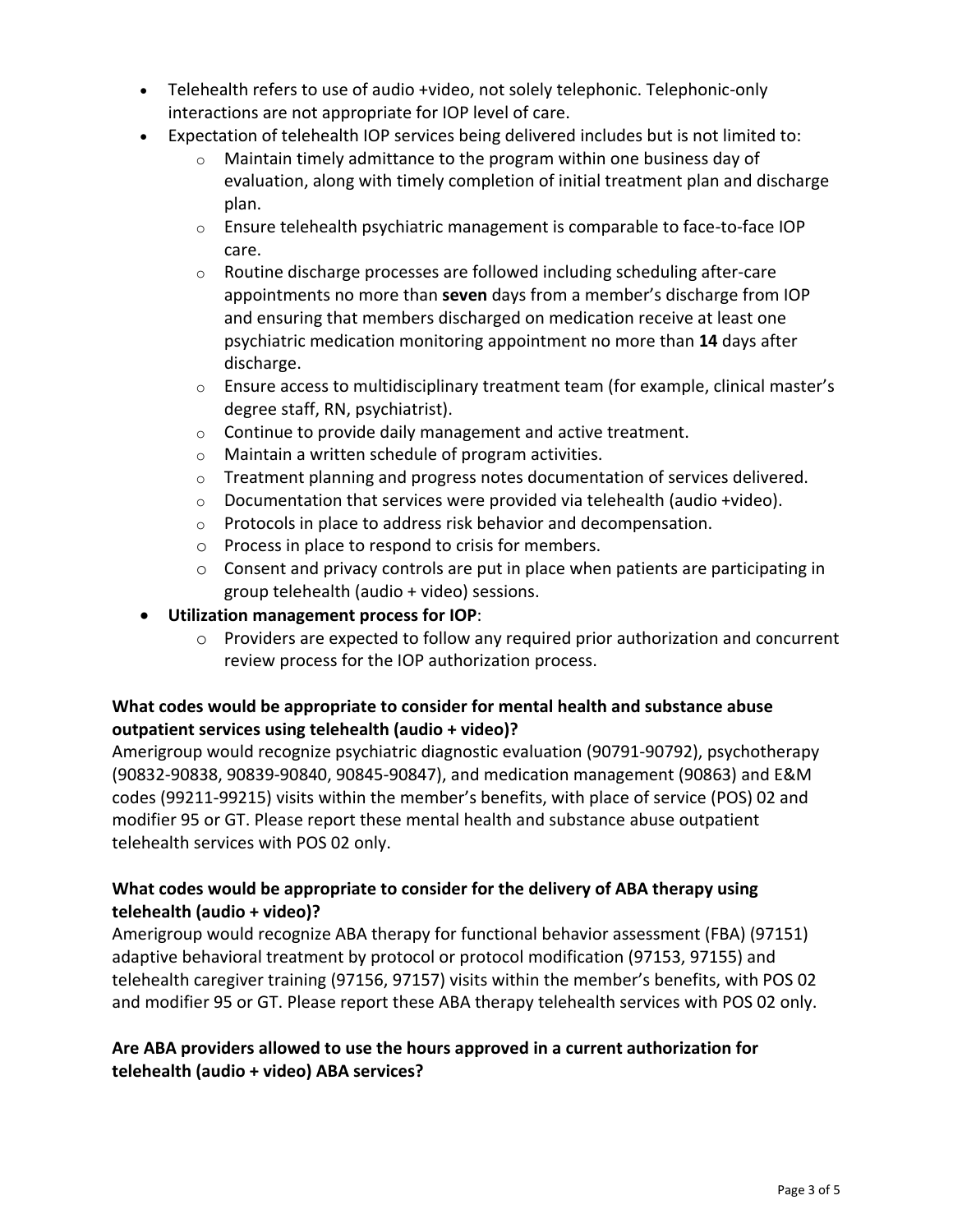If an ABA provider is not requesting changes to existing authorized codes or units, they can continue to use the authorization they have on file. No further action is required by the provider.

If an ABA provider is requesting changes to the authorization we have in place, such as changes to units or codes, they must submit a request for the change by submitting a new treatment request form outlining the changes they are requesting. Please include current authorization reference number and date of change being requested.

If an ABA provider is requesting new authorization of code or units, they should follow the process already in place by submitting the request via fax or Amerigroup's electronic portal.

#### **Telephonic-only care**

Amerigroup does not cover these services today (with limited state exceptions) effective March 19, 2020, through September 30, 2020, Amerigroup will cover telephonic-only visits with innetwork providers where permissible. Out-of-network coverage will be provided within benefit guidelines and within any prior authorization requirements that apply. This includes visits for behavioral health, for our Medicare Advantage plans, where permissible. Cost shares will be waived for in-network providers only. Self-insured plan sponsors may opt out of this program.

Exceptions include intensive outpatient services, PHP, psychological testing and ABA services. These services require face-to-face interaction and, therefore, are not appropriate for telephonic-only consultations. Self-insured plan sponsors may opt out of this program.

#### **How is Amerigroup approaching the provision of mental health outpatient and substance abuse outpatient services via telephonic-only visits?**

Amerigroup is making adjustments in our policy in the provision of these telephonic-only services to address the need for expanded access outside of telehealth (audio + video) to include telephonic-only visits with in-network providers and out-of-network providers where required. We expect all mental health outpatient and substance abuse outpatient care will still be provided within benefits limits, authorization limits, medical necessity criteria, and within state and federal regulatory requirements and licensure requirements including *HIPAA* compliance and the regulations regarding how substance use information is handled. These changes for

telephonic-only visits are effective March 19, 2020, through September 30, 2020. We will continue to actively monitor the rapidly evolving situation.

#### **What codes would be appropriate to consider for mental health outpatient and substance abuse outpatient services via telephonic audio-only visits?**

Effective March 19, 2020, through September 30, 2020, Amerigroup would recognize audioonly time based codes, (99441, 98966, 99442, 98967, 99334, 98968). These codes do not need a place of service (POS) 02 or modifier 95 or GT.

In addition, Amerigroup would recognize telephonic-only services for diagnostic evaluation (90791-90792), psychotherapy (90832-90838, 90839-90840, 90845-90847), and medication